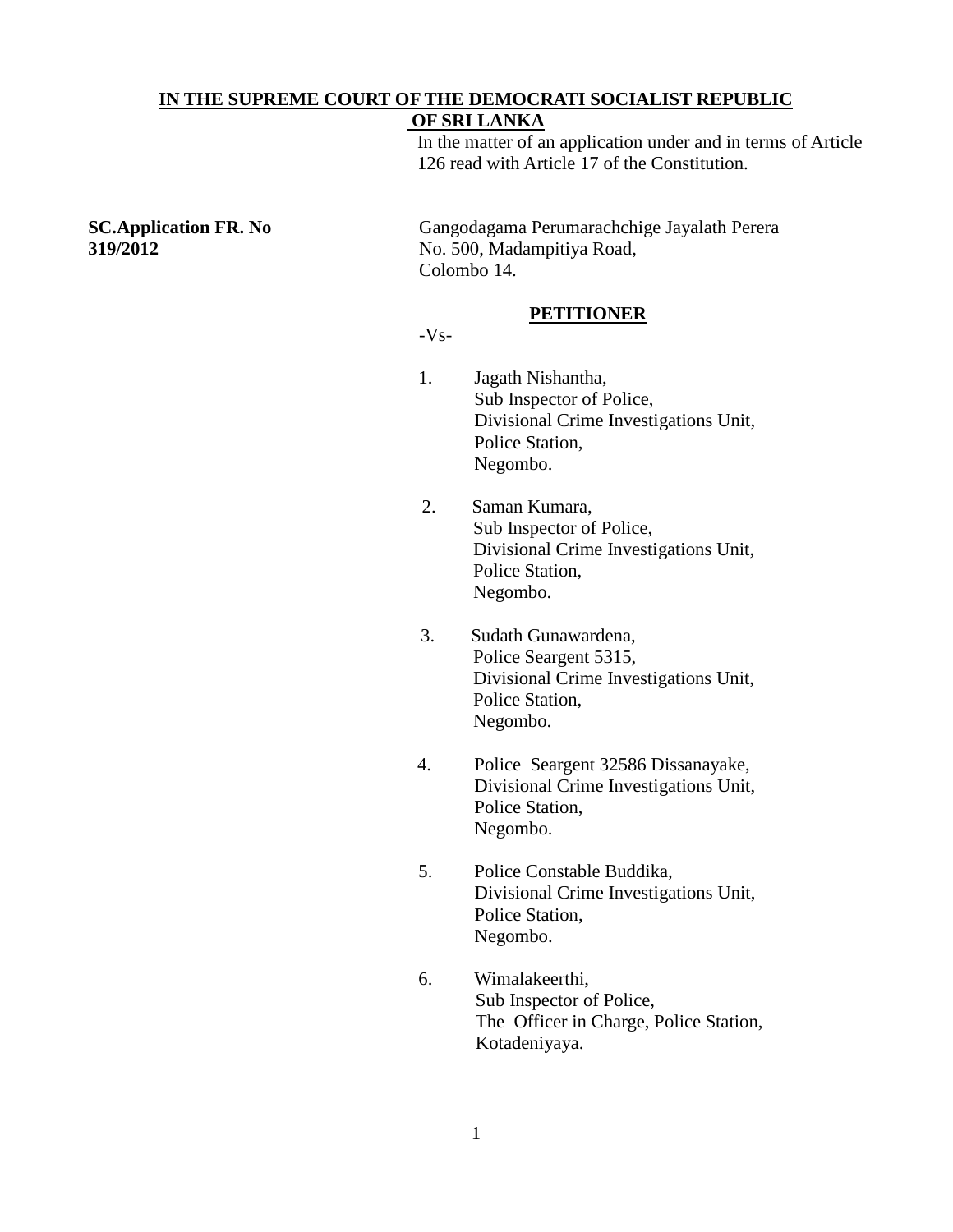|                            | 7.                                | Inspector General Of Police,<br>Office of the Inspector General of Police,<br>Colombo 01. |
|----------------------------|-----------------------------------|-------------------------------------------------------------------------------------------|
|                            | 8.                                | Hon. Attorney-General,<br>Attorney-General's Department,<br>Colombo 12.                   |
|                            |                                   | <b>RESPONDENTS</b>                                                                        |
|                            |                                   |                                                                                           |
| <b>Before:</b>             | Sisira J. de Abrew, J             |                                                                                           |
|                            | Nalin Perera, J                   | &                                                                                         |
|                            |                                   | Prasanna Jayawardena, PC, J                                                               |
| Counsel:                   | Walter Perera for the Petitioner. |                                                                                           |
|                            |                                   | Saliya Pieris with Lisitha Sachindra for the $1st$ , $3rd$ and $5th$                      |
|                            |                                   | Respondents.                                                                              |
|                            |                                   | Ms. Induni Punchihewa SC for the A.G.                                                     |
| Argued $\&$<br>Decided on: | 17.01.2017                        |                                                                                           |

# **Sisira J. de Abrew, J**

Heard counsel for both sides in support of their respective cases. The Petitioner by his amended petition alleges that his fundamental rights guaranteed by Article 11 and 12(1) of the Constitution have been violated by the Respondents. This Court, by its order dated 21.11.2013, granted leave to proceed for the alleged violation of Article 11 of the Constitution against the  $1<sup>st</sup>$ ,  $3<sup>rd</sup>$  and  $5<sup>th</sup>$  Respondents. We note that the Court did not grant leave to proceed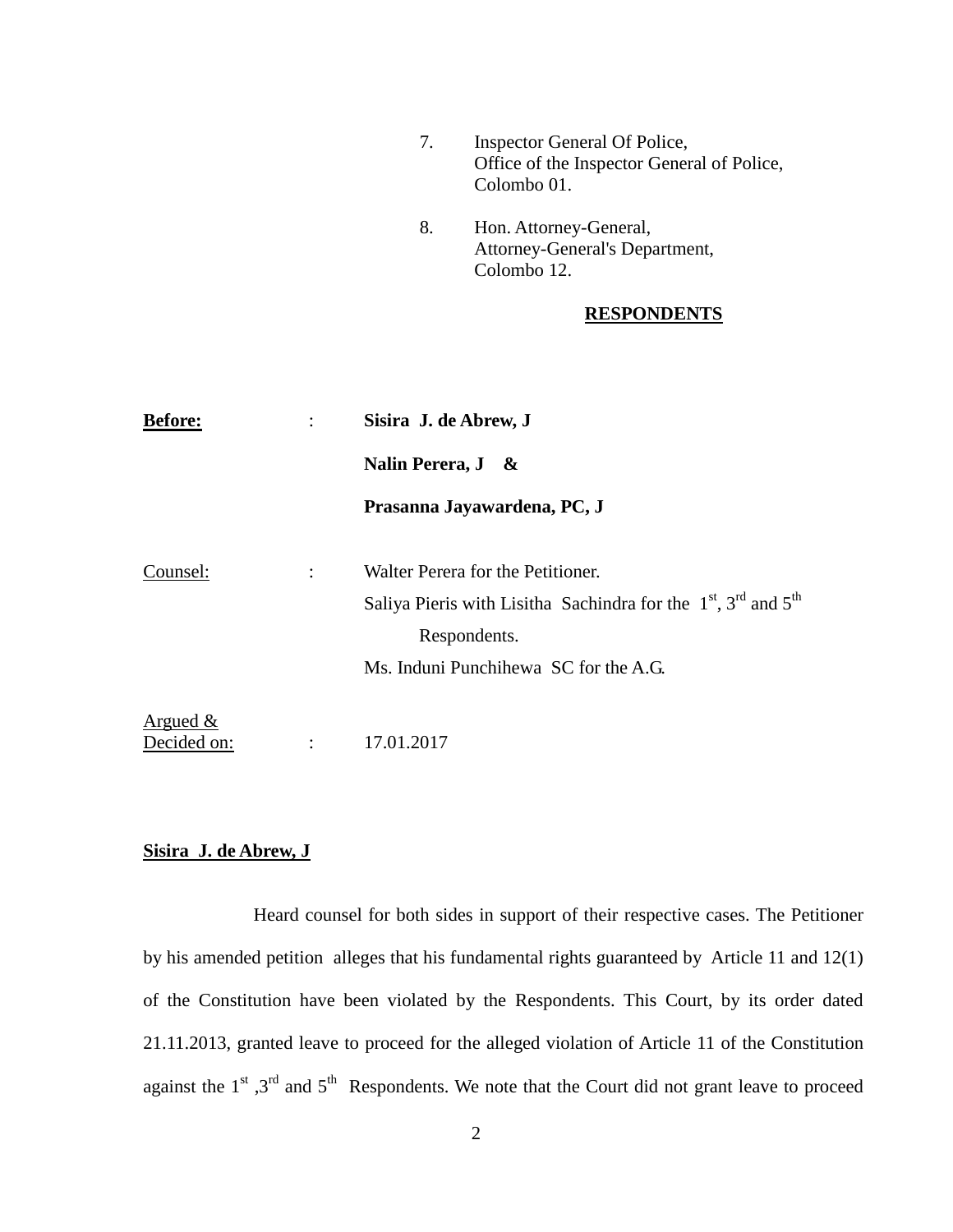for alleged violation under Article 12(1) of the Constitution. Petitioner in his amended petition states that the  $1<sup>st</sup>$ ,  $3<sup>rd</sup>$  and  $5<sup>th</sup>$  Respondents arrested the Petitioner in front of his business establishment and assaulted the Petitioner. The Petitioner further states that this assault was witnessed by the members of the general pubic. We note that no member of the general public has tendered an affidavit to this Court supporting the above position taken up by the Petitioner.

The Petitioner, in his amended petition, further states that he was assaulted and tortured by the  $1<sup>st</sup>$ ,  $3<sup>rd</sup>$  and  $5<sup>th</sup>$  Respondents at the Divisional Crime Investigation Unit. He, in paragraph 10 of the affidavit filed in this Court, states that the assault/torture at the said Divisional Crime Investigation Unit was witnessed by G.A. Hemantha Perera and G.A. Rathnasiri Perera who were his brothers. But surprisingly the said Hemantha Perera and Rathnasiri Perera in their affidavits marked P8 and P9 do not support the said version of the Petitioner.

They in their affidavits state that they came to know from his brother who was at the police station that he was assaulted and tortured by the police officers. When we consider the paragraph 10 of his affidavit filed in this Court and the two affidavits tendered by Hemantha Perera and Rathnasiri Perera, we hold that the Court can't place any reliance on the amended petition of the petitioner filed in this Court. The Petitioner has tendered a report by the Judicial Medical Officer. In the said report the said JMO states the following facts under the heading of 'opinions and recommendations'.

1) He had blunt force trauma to his right loin region in a form of a contusion ( Bruising)

2) Such a bruising can be sustained due to a blow from a fist as well as hitting with a blunt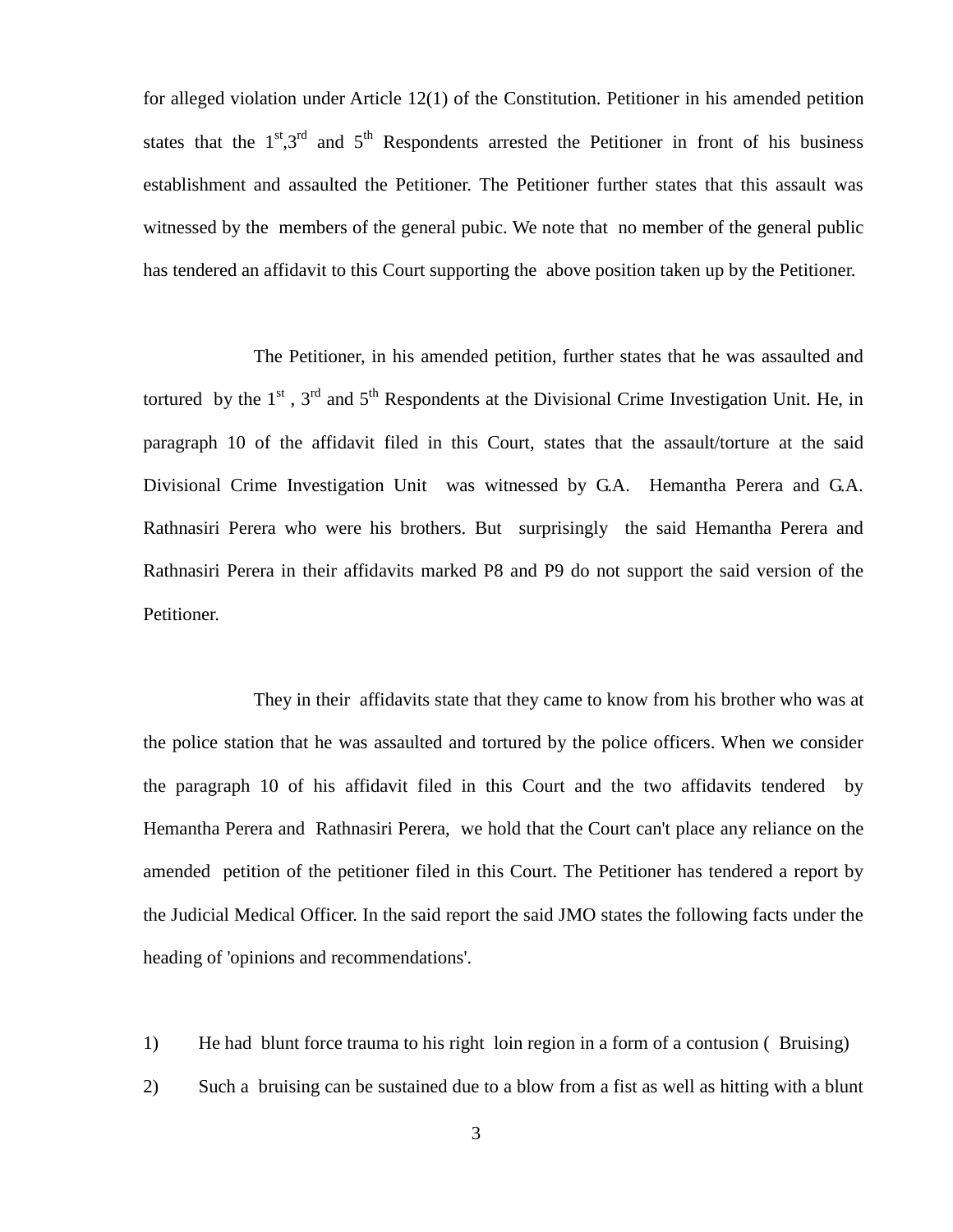object.

- 3) That injury is compatible with the blow given to him as described by him in the history.
- 4) Such an injury can also be caused if his loin was hit against a blunt object too.
- 5) The injury was non grievous in nature.
- 6) It can heal without any further treatment.
- 7) As he is said to be a person with high blood pressure and diabetes, he has to continue his medications and has to take his diabetic foods.
- 8) If he develops any new complains, he has to be taken to a hospital without delay.
- 9) He has to be revived periodically by his doctor for his high blood pressure and diabetes.

We note that the JMO also made the following observations.

" Contusion, 3cmx 2 cm over the right loin area on lower ribs. There was no pain elicited while pressing the ribs away from the contusion. No other fresh injuries were found elsewhere in the body."

The said JMO had examined the Petitioner at 4.30 p.m. on 04.05.2012. The arrest was also on the same day around 11 a.m. Thereafter the Petitioner was produced before the learned Magistrate. On submissions made by his counsel, the learned Magistrate has made an order to obtain a medical report from the Prison Doctor of Negombo Prison. The Prison Doctor attached to Negombo Prison has submitted a report dated 07.05.2014 marked P4. The said Doctor had stated in the said report that there were no external injuries or visible contusion on the body of the Petitioner.

When we consider all the above matters, we are unable to conclude that the